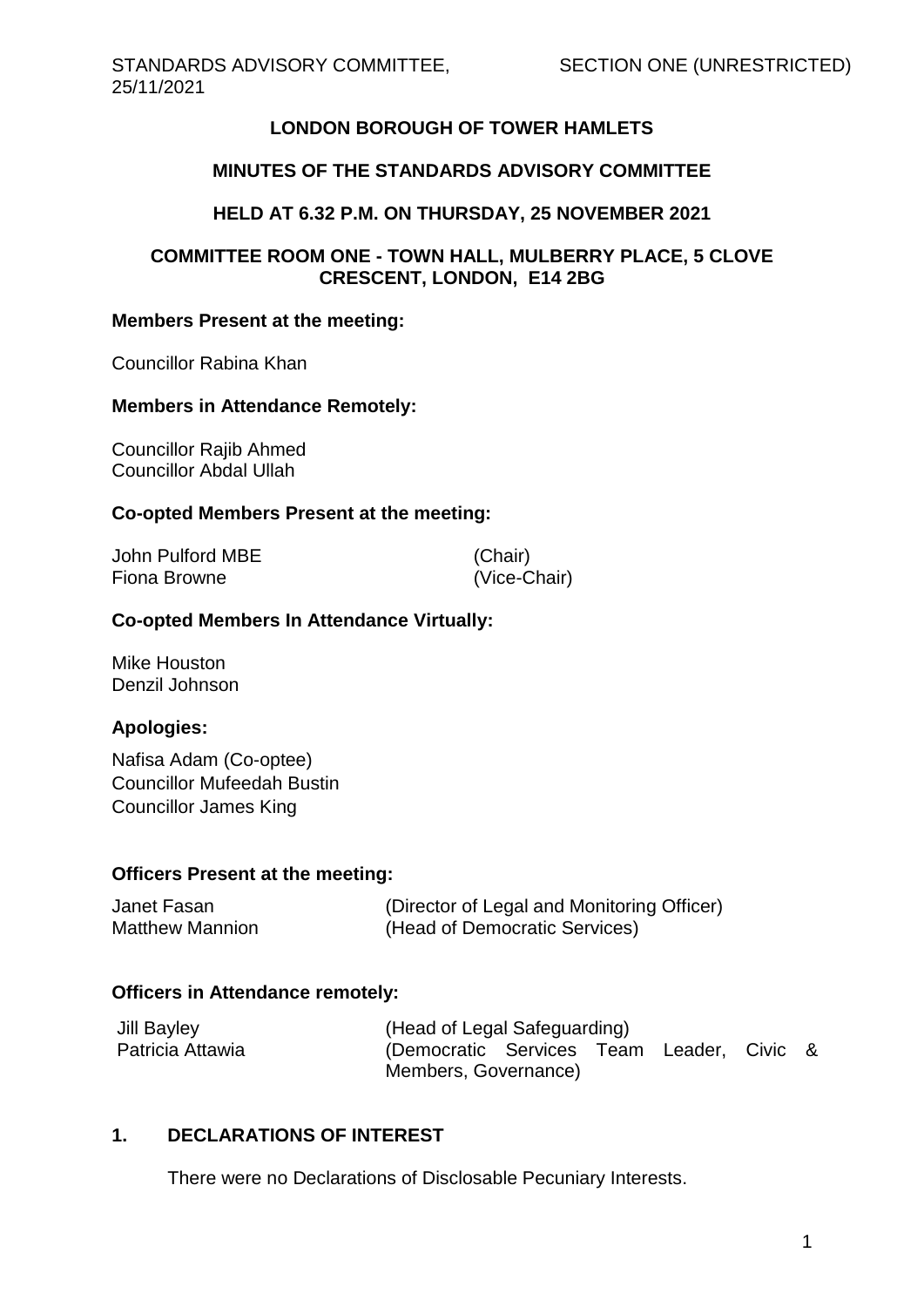# **2. MINUTES OF THE PREVIOUS MEETING(S)**

#### **RESOLVED**

1. That the unrestricted minutes of the meeting held on Thursday 30 September be approved and signed by the Chair as a correct record of proceedings subject to the correction of a spelling error in the attendance list.

### **3. REPORTS FOR CONSIDERATION**

### **3.1 Code of Conduct Complaint Monitoring**

Janet Fasan, Director of Legal and Monitoring Officer, introduced the latest monitoring report on complaints under the Member Code of Conduct. Appendix 1 listed the 7 complaints in the list (including 5 received since the last meeting).

All complaints were from the public as opposed to complaints from Members against each other. The Independent Person had been consulted in all cases.

The Committee were taken through each complaint in turn and a number of issues were raised including:

- How are complainants kept informed on the progress of their complaints, especially when they take a long time and whether further thought should be given to managing engagement with complainants.
- Whilst a couple of cases were still ongoing, most had been closed including with no further action required in some cases.
- Where cases close because the complainant stops responding, they can potentially be re-opened if the complainant re-appears.
- There was one further case which was not on the appendix which related to use of Council resources for party political purposes. The Member had been written to and asking them to take action. Further progress on this case will be reported later.

The Chair welcomed the update. He then reported that a Member had asked him to highlight that the Committee would be closely monitoring Member behaviour in the run up to the local elections. He asked that Members be reminded through the Member Bulletin of theirs rights and responsibilities.

Fiona Browne highlighted a recent standards seminar she had attended which had raised a number of interesting points including around the speed issues/complaints escalate especially on social media and how public expectations/views on standards are seen to have dropped, so public satisfaction with democratic processes falls.

There was also clear support for reintroducing tougher sanctions but that at the same time the more effective remedy was to work hard to encourage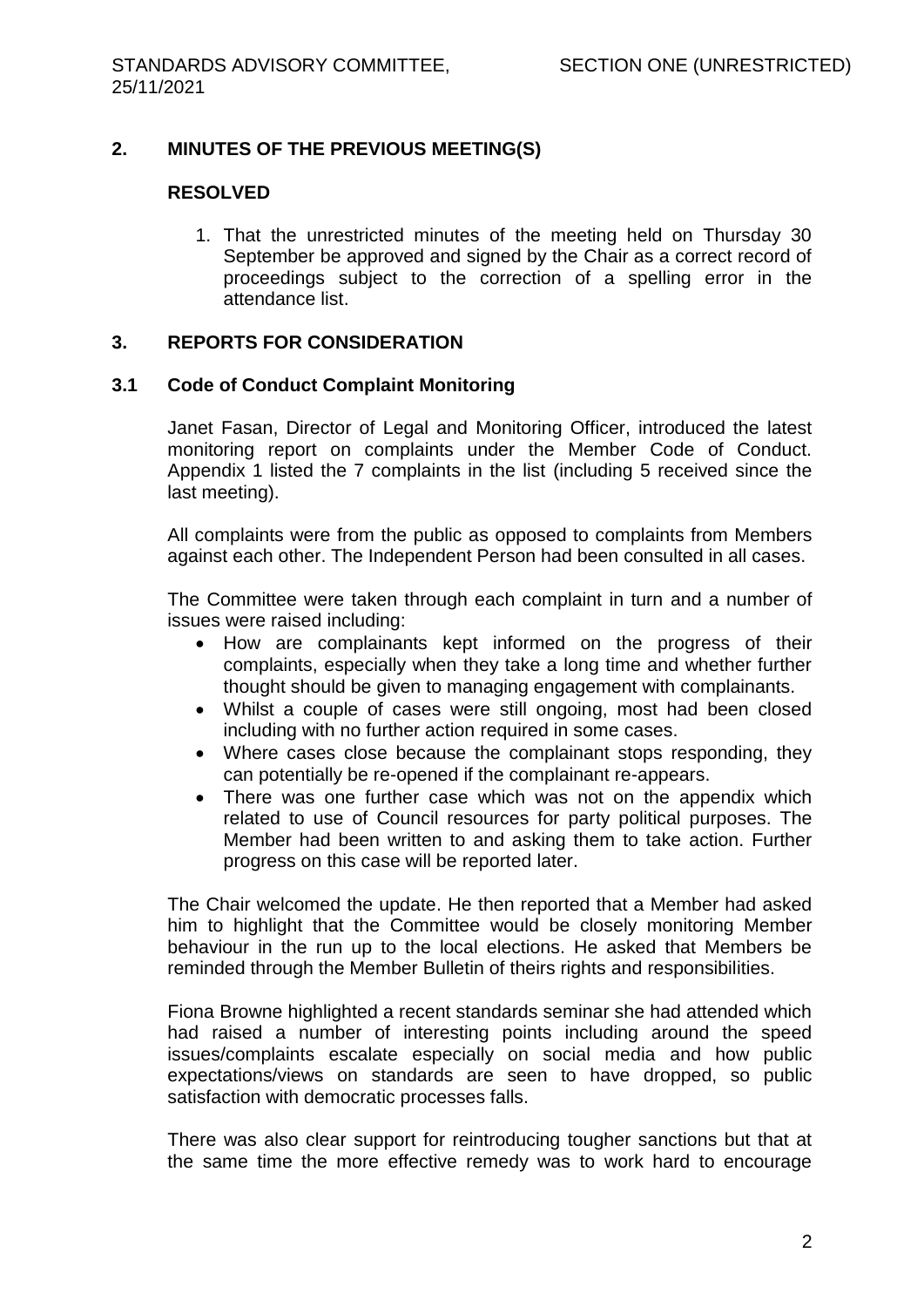# STANDARDS ADVISORY COMMITTEE, 25/11/2021

respect for everyone involved in political work to support good behaviour and member/public engagement.

Finally, the Chair asked that the Appendix to the Complaint Monitoring report be redesigned to make better use of the space on the page.

# **RESOLVED**

1. That the report be noted.

# **3.2 Draft Member Induction Plan 2022**

Matthew Mannion, Head of Democratic Services, introduced a report on plans to support Member Induction following the May 2022 elections. This followed an initial discussion at the last meeting.

He explained that with a large number of new Councillors expected, it was important to ensure a programme was set up to support them in learning their new roles. This would mainly involve a number of subject area seminars but would also include sessions on use of systems, ICT, how the democratic processes worked and similar. Co-optees would be invited to seminars that were relevant to their area of work.

The draft plan was being circulated to officers and Members for consultation as well as coming to this Committee. The final Induction Plan would be signed off by the Corporate Leadership Team and the General Purposes Committee.

A number of particular issues were noted:

- Member feedback was strongly supportive of slowing down the Member Induction process in general but that ICT kit/Member Enquiry access etc needs to be up and running very quickly.
- It was important to integrate 'why' and 'how' questions involved in general training, for example linking code of conduct rules into general seminars.
- Would it be possible to record modules for those who couldn't attend in person?
- Member safety was very important and should be covered early in the programme.
- A political group buddy programme could be useful although it was noted that providing officer buddies had been tried previously without much success.
- Should co-opted Members also be involved in social media training? In particular for Standards co-optees who may be involved in complaints against Members.
- Should Members of the Conservation and Design Advisory Panel be involved in Planning Committee training?
- Remember to include a corporate and committee structure in initial training. Showing decision and information flows.
- Important to provide quidance to Councillors on all their roles.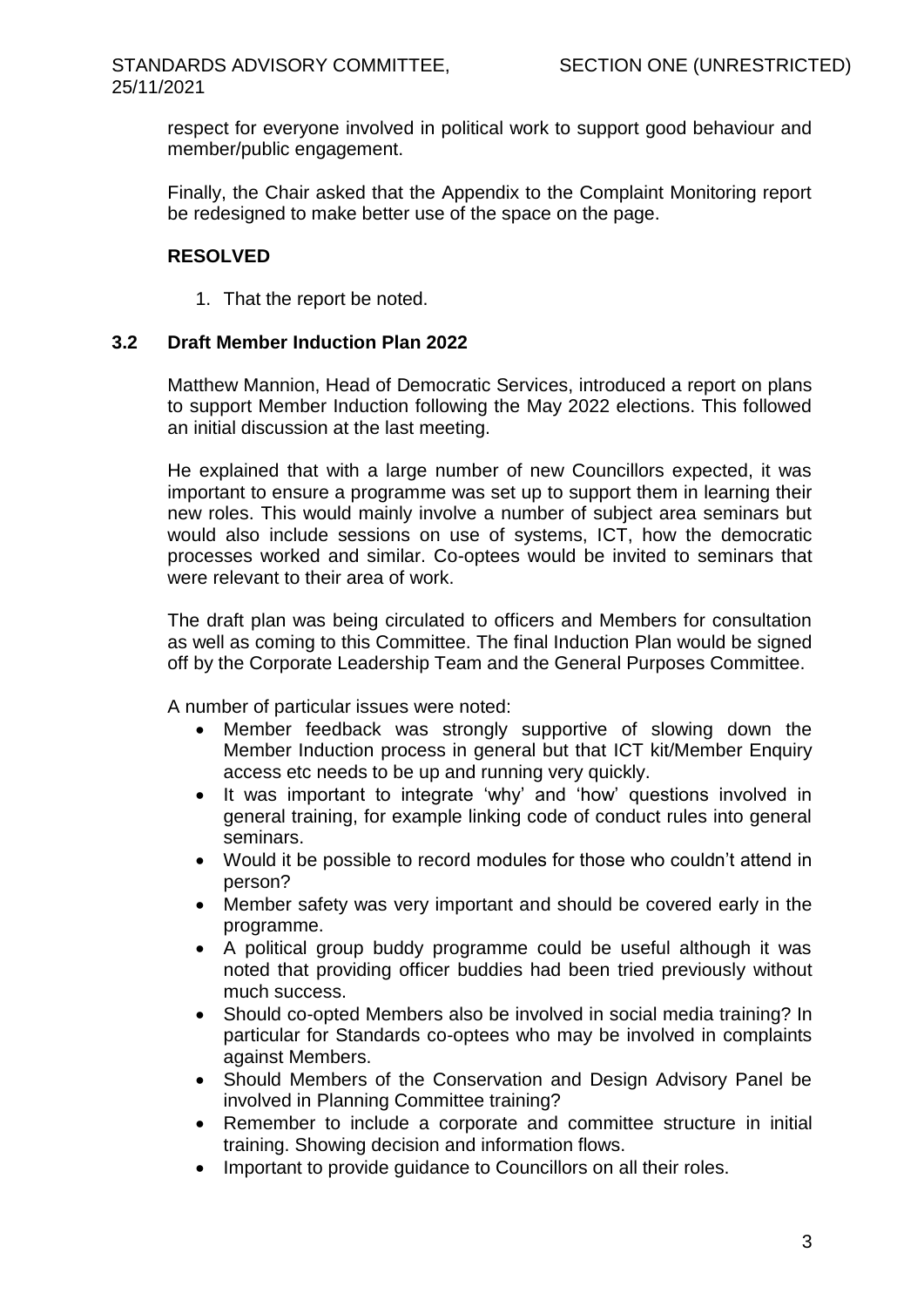The Committee were thanked for their feedback.

# **RESOLVED**

1. That the report be noted.

# **3.3 Register of Gifts and Hospitality - Quarterly Update**

Patricia Attawia, Democratic Services Team Leader (Civic and Member) introduced the quarterly update on Member gifts and hospitality. She highlighted that there had been 13 declarations listed, up from 2 last time which was an indication that social events were beginning to start up again following the pandemic lockdowns. More declarations could be expected in the run up to Christmas.

A reminder had recently been sent round to Members through the bulletin and all Members had provided an update in the last six months.

The Chair noted the increase and thanked Patricia Attawia for her update.

# **RESOLVED**

1. That the report be noted.

# **3.4 Dispensations under Section 33 of the Localism Act 2011**

Janet Fasan, Director of Legal and Monitoring Officer, introduced the regular update report on Dispensations granted to Members under the Localism Act 2011. She reported that, apart from the standard, blanket, exemptions listed, no individual dispensations had been granted since the last report to the Committee or indeed in the year before that.

# **RESOLVED**

1. That the report be noted.

# **3.5 Review of the Effectiveness of the Standards Advisory Committee**

Jill Bayley, Head of Legal Safeguarding and Deputy Monitoring Officer, introduced the report on progress in relation to the review of the effectiveness of the Standards Advisory Committee.

She explained this was a brief update highlighting a new survey that had been sent to Members asking for their views on the effectiveness of the committee. There had been extremely limited responses to date. There were no significant comments to take forward. This would at least suggest that there wasn't a high level of dissatisfaction with the work of the Committee.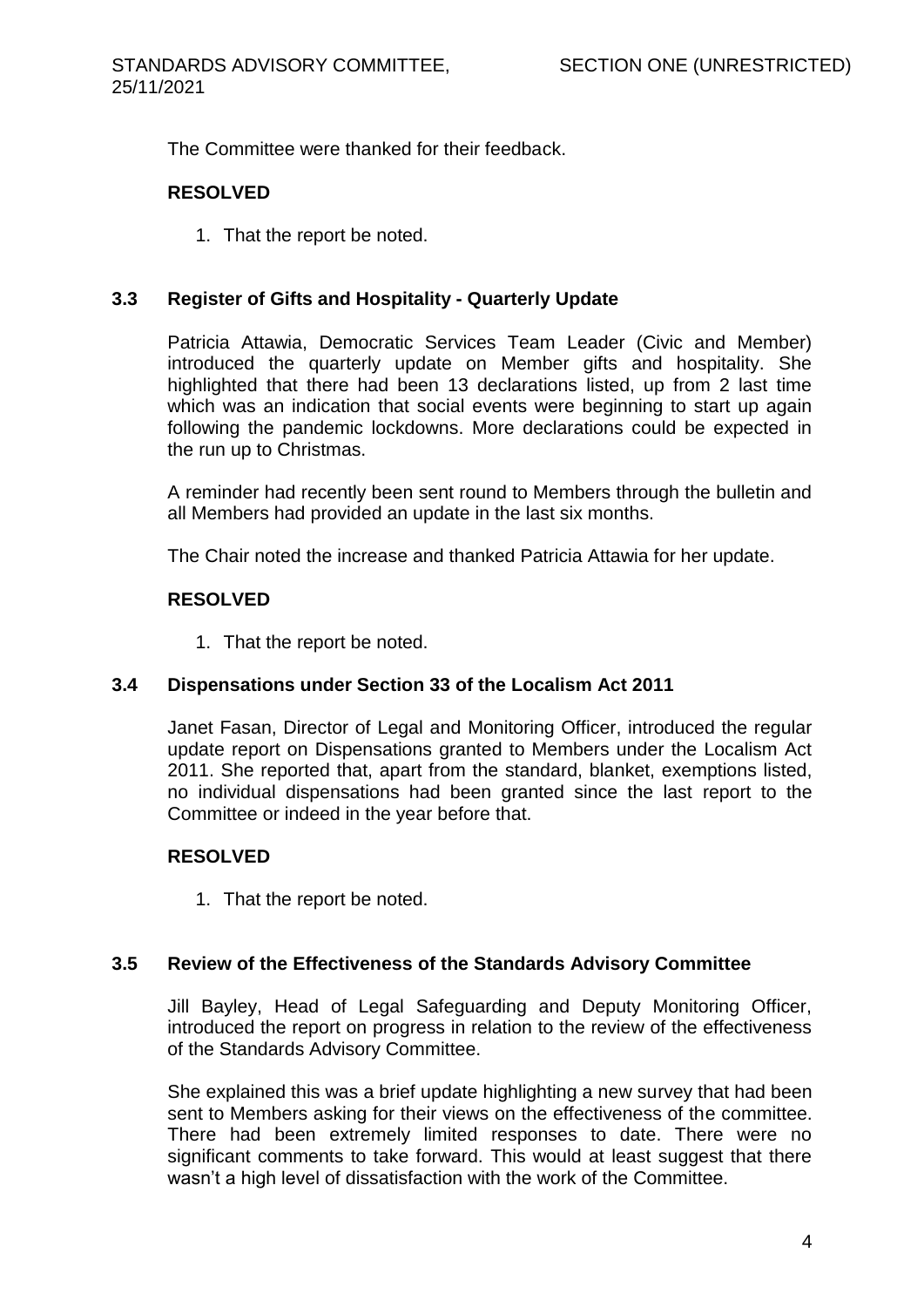The Chair commented that Members were very busy and if they didn't have strong concerns they may not respond. Councillor Rabina Khan noted that at Council she had heard positive comments to the work of the Committee and that personally she had found being on the committee to be a very valuable experience. When the new Code of Conduct had recently been presented to Council there had also been no negative comments on the work of the Committee.

Finally, the Chair noted that it was important to make sure the work of the Committee was signposted during the Member Induction programme.

# **RESOLVED**

1. That the report be noted.

# **4. WORK PLAN**

The Committee reviewed its workplan and noted a number of points including that:

- The new Code of Conduct had been approved by Council and would come into effect in May.
- The draft agenda for the February meeting was listed including the draft annual report to Council and an update on Member Induction planning.
- A report on Practical Guidance on Members handling confidential information was due.
- A report should be available on progress on the new Member / Officer relations protocol.
- A number of other reports were also listed. Discussions would continue on an appropriate number for the agenda.
- Officers would also work to close off as many of the listed 'actions' as possible before the end of the municipal year.

# **5. ANY OTHER BUSINESS WHICH THE CHAIR CONSIDERS URGENT**

There was none.

# **6. EXCLUSION OF THE PRESS AND PUBLIC**

Nil items.

# **7. ANY OTHER EXEMPT/CONFIDENTIAL BUSINESS THAT THE CHAIR CONSIDERS URGENT**

Nil items.